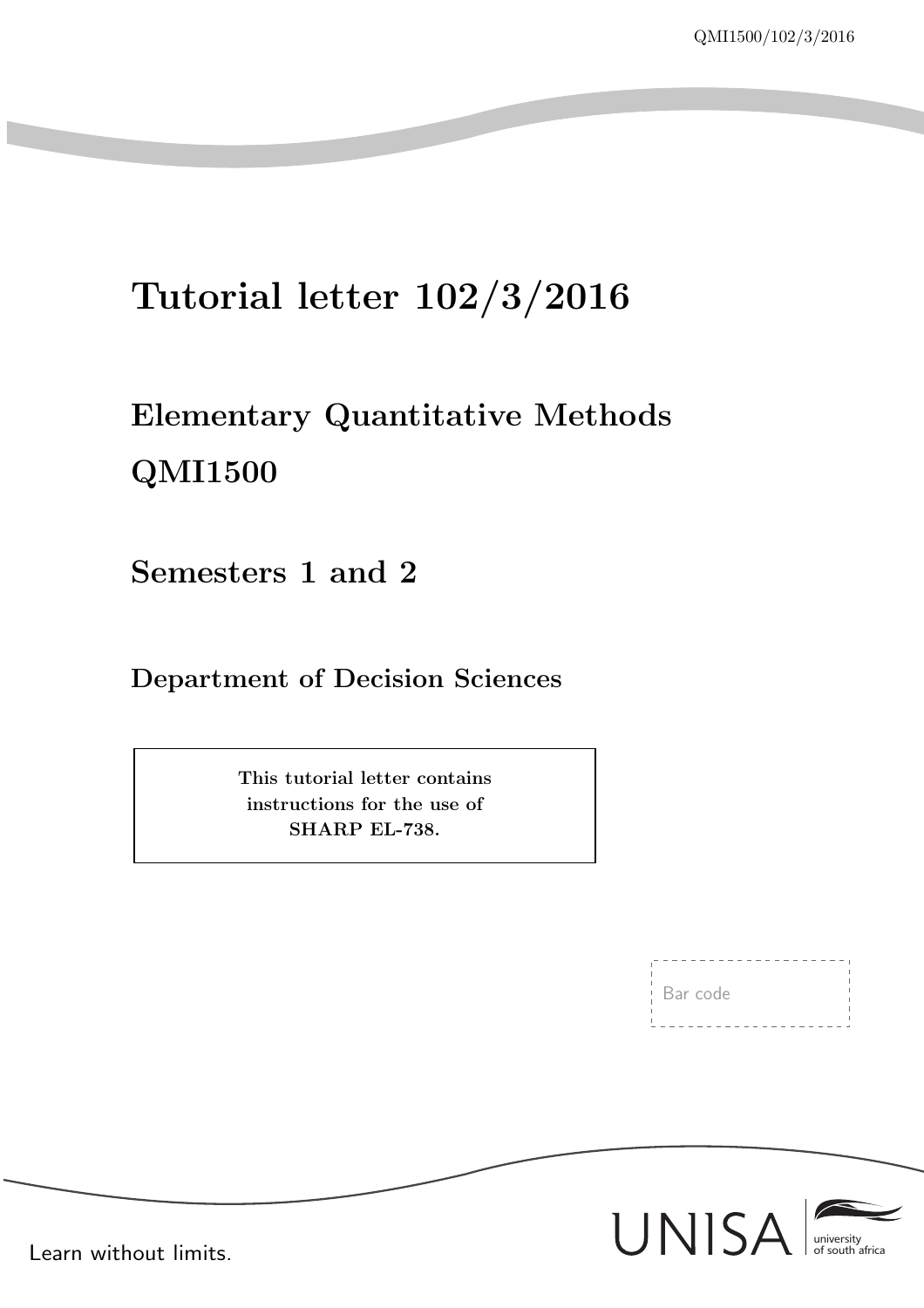#### 1 USING THE RECOMMENDED CALCULATOR

The SHARP EL-738 calculator is recommended for this module. The advantage of this calculator is that it can do basic calculations, financial calculations and statistical calculations. You may use any financial calculator, but assistance will only be given for the SHARP EL-738 calculator.

Most of the keys can perform two functions. To perform a function written on the key, you simply press the key. To perform a function written on the surface just above the key, first press the orange  $2ndF$  key to activate it to perform the function when pressed.

#### 1.1 Normal calculation mode

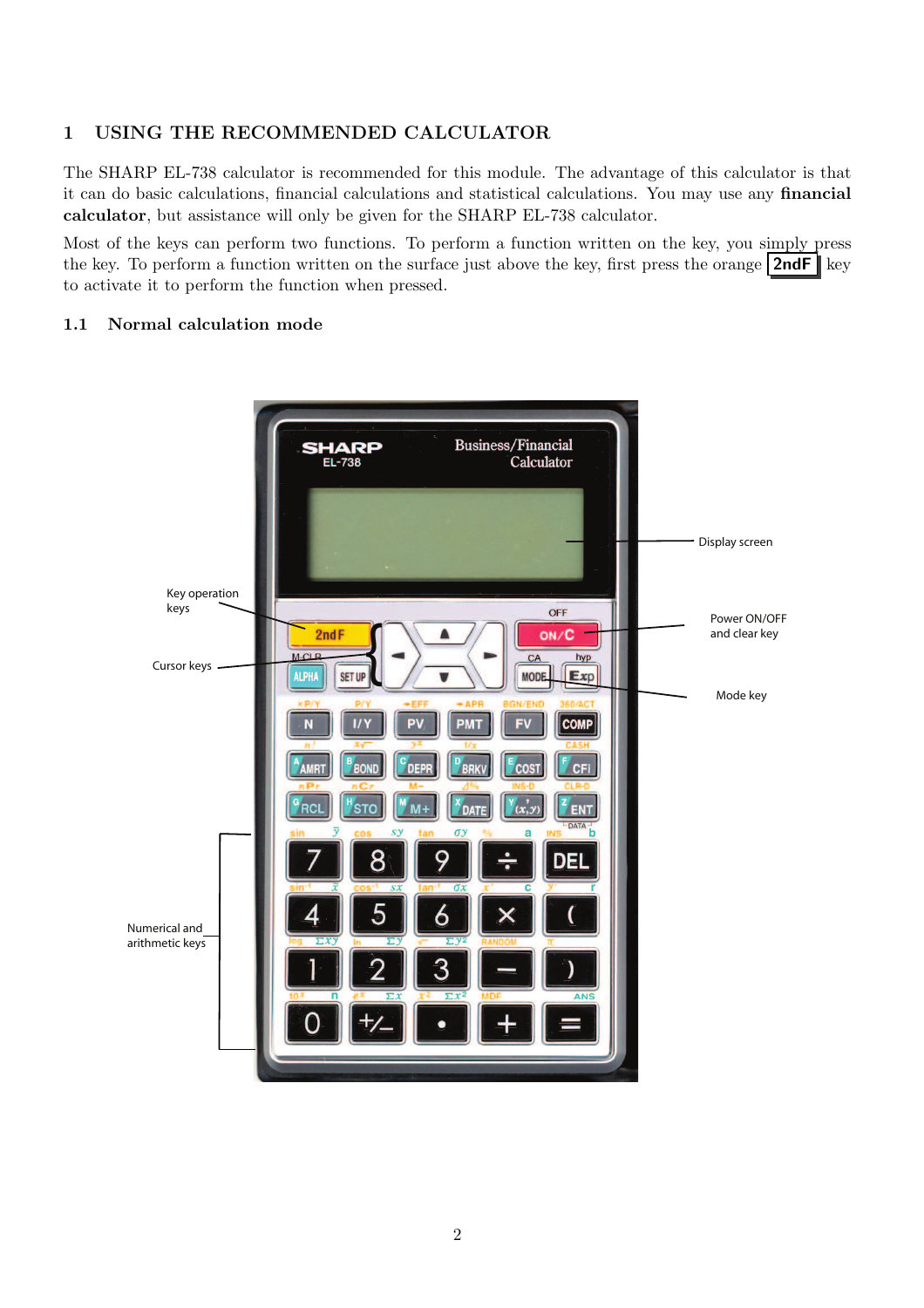#### (i) Switch on your calculator

Before using your calculator for the first time, reset (initialise) it. Press the RESET switch located on the back of the calculator with the tip of a ballpoint pen.

After resetting the calculator, the initial display of the NORMAL mode appears.



#### NOTE:

Pressing **2ndF**  $\|\mathbf{M}-\mathbf{CLR}\|$  1  $\|\mathbf{m}\|$  also erase all stored data in the memory and restore the calculator's default setting.

Note that the numbers 0, ..., 9 will not be written in blocks, but all functions that appear on the calculator will be written in blocks.

#### (ii) The SET UP menu

Press the  $\|\text{SET UP}\|$  key to display the SET UP menu.

| $\downarrow$ DSP | TAB DEG<br>DRG DEPR |
|------------------|---------------------|
|                  |                     |

appears on the screen. Press the  $\blacksquare$  arrow three times and



will appear on the screen.

A menu item can be selected by using the  $\blacksquare$  keys (the selected number will blink). Press the  $\equiv$  key.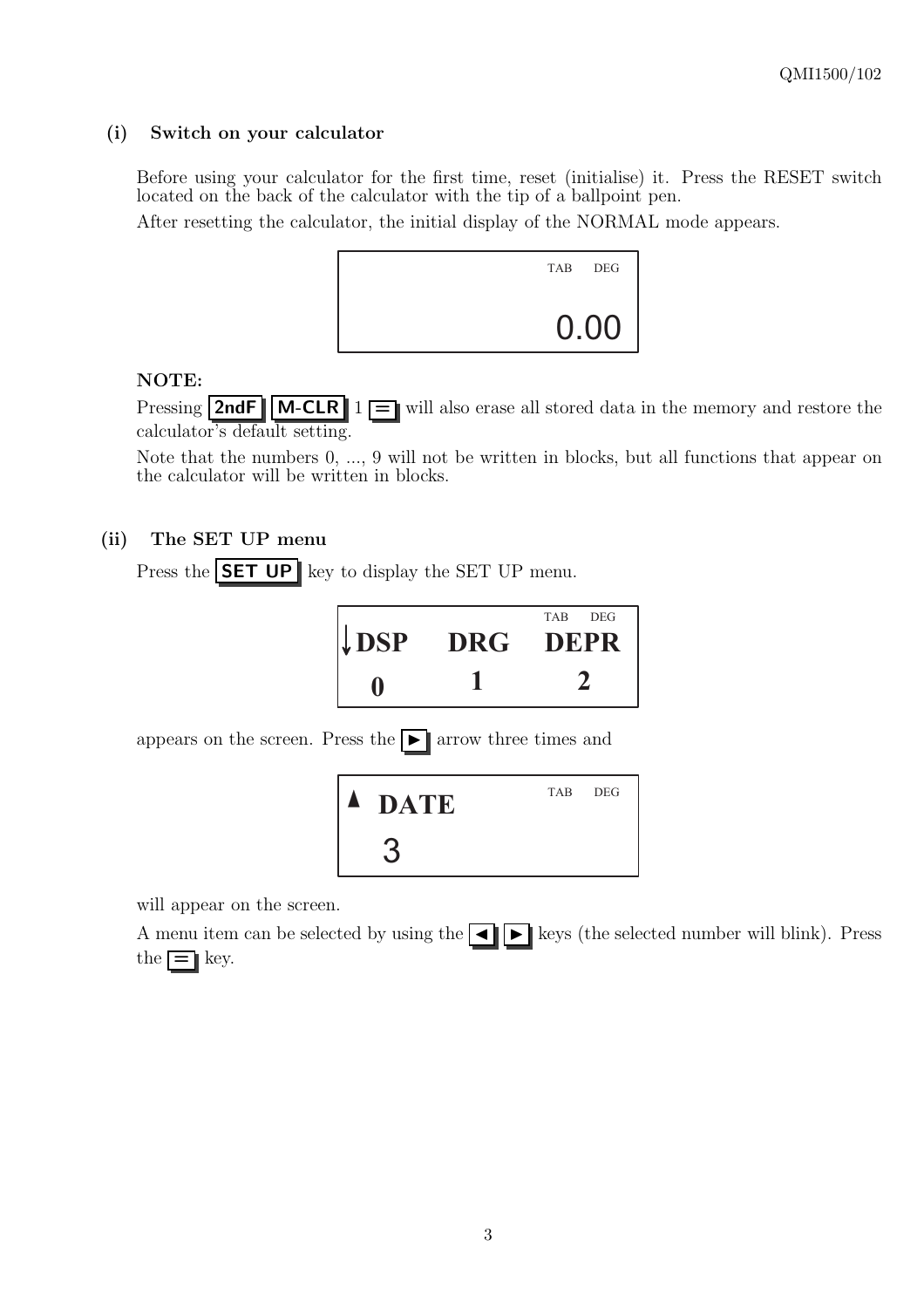To set the number of decimals that will be displayed, press **SET UP** 0 0.

# $\mathsf{DIG}(0\text{-}9)?$  TAB DEG

appears on the screen.

Press 2 to select two decimals



If you want four decimals press  $\boxed{\mathsf{SET UP}}$  0, 0, 4.

(However, we will use two decimals. Press SET UP  $\parallel$  0, 0, 2.)

NOTE: The calculator uses a decimal point  $(0.00)$  where we use the decimal comma  $(0,00)$ .

# (iii) Selecting a MODE

# Press **MODE** .

The menu display appears



Press 0.



appears on the screen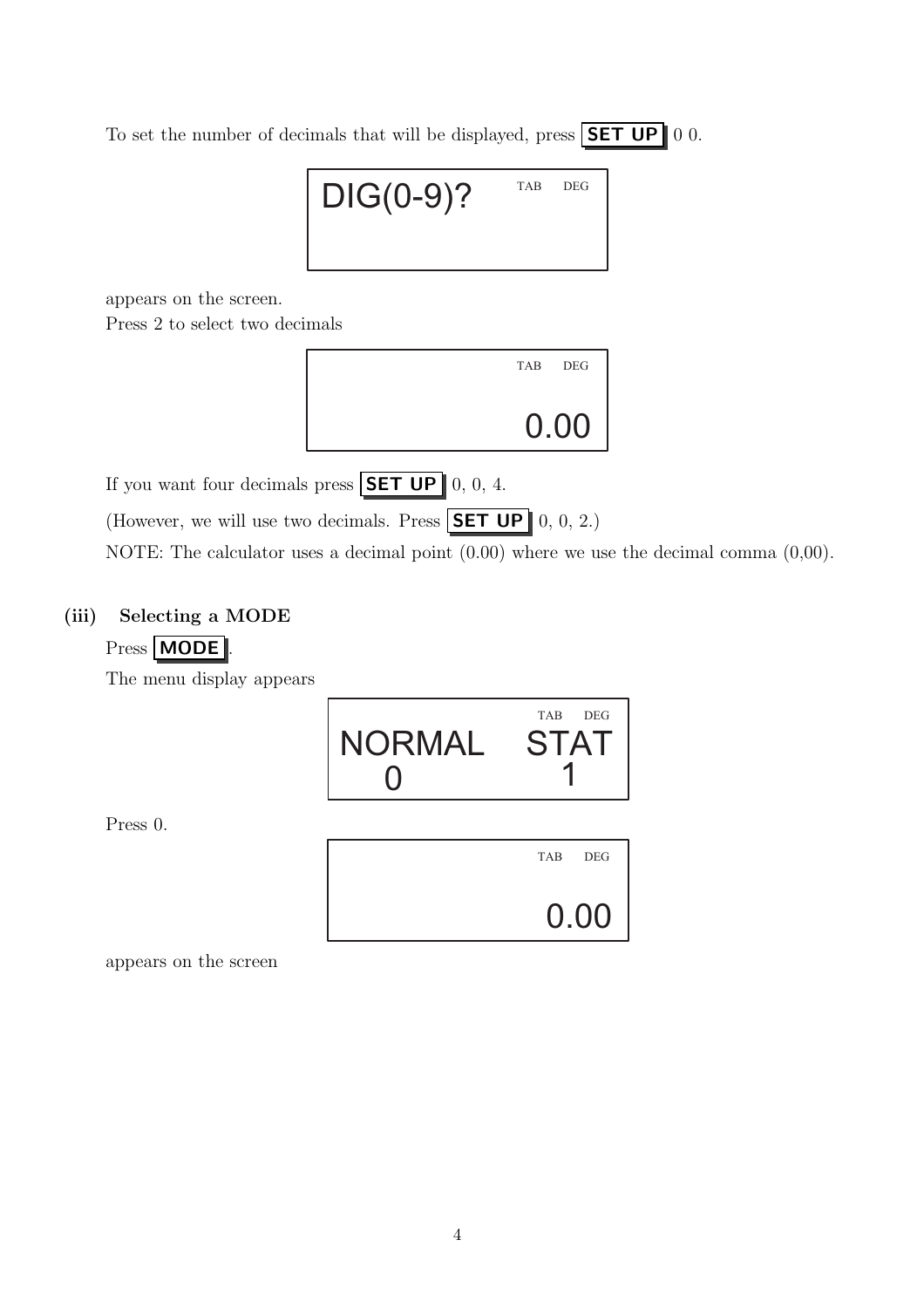## (iv) Normal mode

The NORMAL mode allows you to perform financial, arithmetic or scientific calculations.

## (v) Calculator keys

• OFF:

The keys are classified according to the work they do. The following keys are worth mentioning:

 $\bullet$  ON:  $|ON/C|$ 

Last key, first row. To switch on the calculator. The  $\text{ON}/\text{C}$  key also clears the screen. To preserve the batteries, the calculator turns itself off after about 10 minutes.

$$
\overline{ORF}
$$

The orange function on the red  $\text{ON}/\text{C}$  key. Press  $\text{2ndF}$   $\text{ON}/\text{C}$  to switch your calculator off.

- NUMERIC KEYS: 1, 2, 3, ..., 9, 0 These keys are used to enter numbers.
- MULTIPLICATION  $|{\bf X}|$

Second last key, third last row.

• DIVISION  $\div$ 

Second last key, sixth row.

• EQUAL  $\equiv$ 

Last key, last row.

 $\bullet$  CLEAR  $|ON/C$ 

Last key, first row.

• BRACKETS  $|$  (

Last key, third last row and second last row.

Use the  $(\dagger)$  and  $(\dagger)$  keys to place parentheses around parts of expressions. The closing parenthesis  $\int \ln(y) \, dy$  be omitted.

 $\bullet$  NEGATIVE

Second key, last row.

This key is used to enter a negative number or change the sign of a number, while the key is used for the operation of subtraction. Note the different ways in which subtraction, with the long dash, and the sign of the number, with a small dash, are displayed. For example:  $3 - 2$  and  $3 + (-2)$ .

#### Example:

Add  $8$  to  $-5$ Press  $8$  +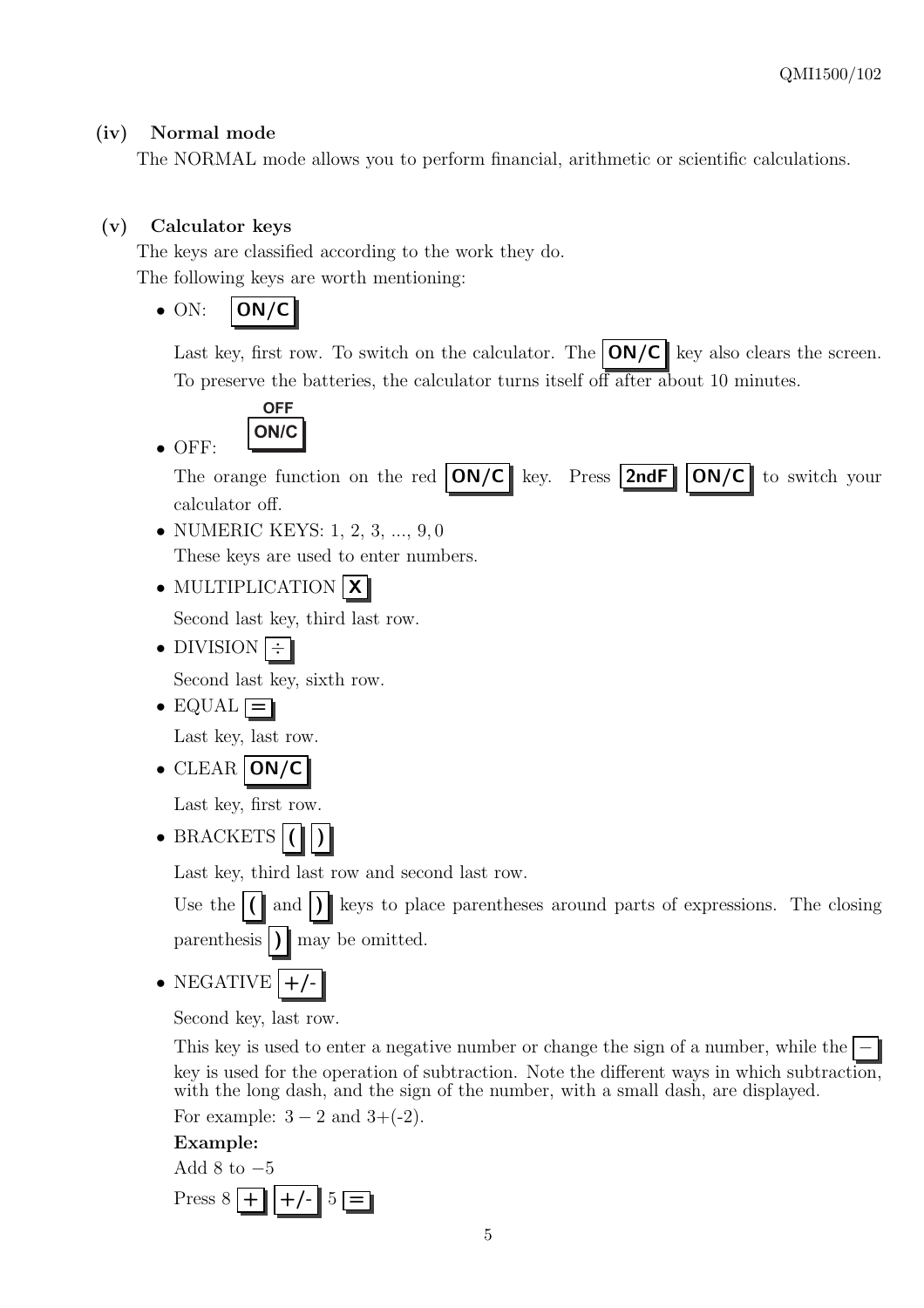| The answer is 3.                                   |
|----------------------------------------------------|
| Subtract $-5$ from 8.                              |
| Press $8 - 5 =$                                    |
| The answer is 13.                                  |
| Subtract $-5$ from $-8$ .                          |
| $\text{Press}$ +/- $\mid 8 \mid$ +/- $\mid 5 \mid$ |
| The answer is $-3$ .                               |
| Add $-5$ to $-8$                                   |
| Press $+/-$ 5 + $+/-$ 8 =                          |
| The answer is $-13$ .                              |
| not populacul                                      |

• DELETE: | DEL |

If you made a mistake, press  $|\text{DEL}|$  (last key, sixth row) to erase the number and then enter the correct number to continue.

If you want to change a number or sign after you have pressed  $\equiv$  use the  $\blacktriangleleft$  cursor to move to the place where you want to change it. Enter the new number or sign, then press **DEL** and continue.

• INSERT: INS

Use the  $\Box$  cursor to move to the place where you want to insert a number. Press  $2ndF$ INS (sixth row, last key) and enter the number. The cursor will flicker after the inserted number.

• TO THE POWER key  $y^x$ 

The  $2ndF$  third key, fourth row

# Example:

Calculate 2<sup>3</sup> .

Enter the base number first, that is press 2.

.

Then press  $|2ndF|$  $u^x \parallel 3 \mid \equiv \mid$ 

The answer is 8,00.

If the power consists of more than one term, use brackets for the power.

# Example:

Calculate  $(3^2)^4$ 

| $\text{Press} \left  \left( \begin{array}{c c} 3 & 2 \text{ndF} & \boxed{y^x} & 2 \end{array} \right  \right) \left\  \overline{2 \text{ndF}} \right\  \overline{y^x} \right\ _4$ |
|-----------------------------------------------------------------------------------------------------------------------------------------------------------------------------------|
|-----------------------------------------------------------------------------------------------------------------------------------------------------------------------------------|

The answer is 6 561,00.

# Example:

Calculate  $5^{2/3}$ 



| The answer is $2,92$ . |  |  |  |
|------------------------|--|--|--|
|------------------------|--|--|--|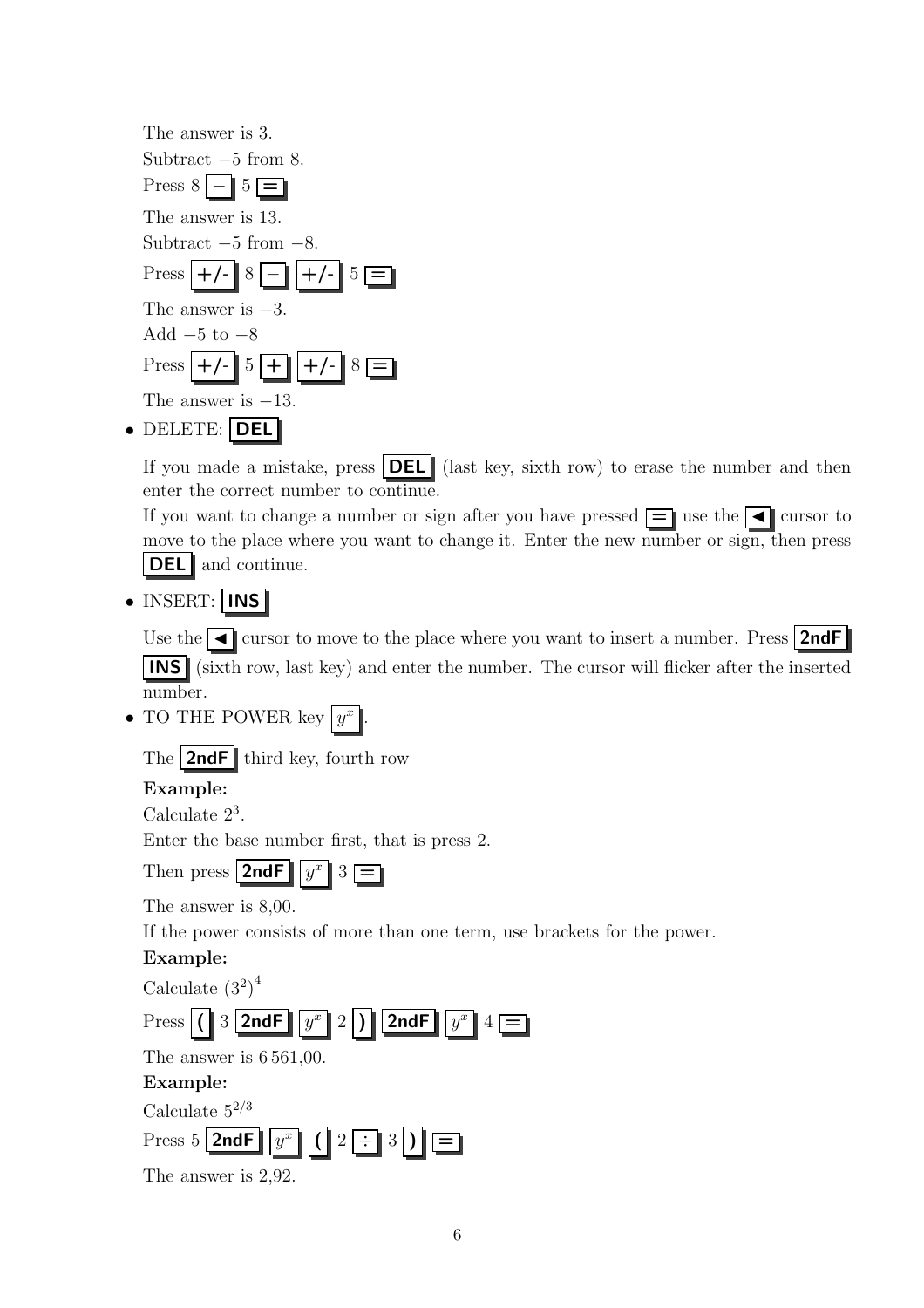| • SQUARE: $(x^2)$                                                   |
|---------------------------------------------------------------------|
| Use the power key.                                                  |
| Example:                                                            |
| Calculate $4^2$ .                                                   |
| Press $4$ <b>2ndF</b> $y^x$ $2 \equiv$                              |
| The answer is 16.                                                   |
| Example:                                                            |
| Calculate $10^{-1}$                                                 |
| Press 10 $2ndF$ $y^x$ +/- 1 $=$                                     |
| The answer is $0,10$ .                                              |
| Calculate $\frac{1}{5^2}$                                           |
| Press $1 - 5$ 2ndF $y^x$ $2 =$                                      |
| The answer is $0,04$ .                                              |
| SQUARE ROOT: $\sqrt{x}$                                             |
| Use the $\boxed{\sqrt[x]{}}$ key. <b>2ndF</b> third key, forth row. |
| Example:                                                            |
| Calculate $\sqrt{64}$ . $\sqrt{64}$ means $\sqrt[2]{64}$ .          |
| Press 2 $2ndF$ $\sqrt{x}$ 64 $=$                                    |
| The answer is 8.                                                    |
| Example:                                                            |
| Calculate $\sqrt[3]{64}$ .                                          |
| Press $3$ 2ndF $\frac{2}{\sqrt{1}}$ $64 \equiv$                     |
| The answer is 4.                                                    |
| Example:                                                            |
| Calculate $\sqrt[4]{3^3}$                                           |
| Press 4 2ndF $\sqrt{v}$ 3 2ndF $y^x$ 3 =                            |
| The answer is $2,28$ .                                              |
| • NUMERIC FRACTIONS                                                 |
| Example:                                                            |
| Calculate $\frac{3}{4}-\frac{1}{2}$                                 |
| Press $3 \div 4 \boxed{-} 1 \div 2 \boxed{-}$                       |
| The answer is $0,25$ .                                              |
| Calculate $\frac{1}{2} + \frac{2}{3} + \frac{3}{5}$                 |
| Press $1 - 2 + 2 - 3 + 3 - 5 =$                                     |
| The answer is $1,77$ .                                              |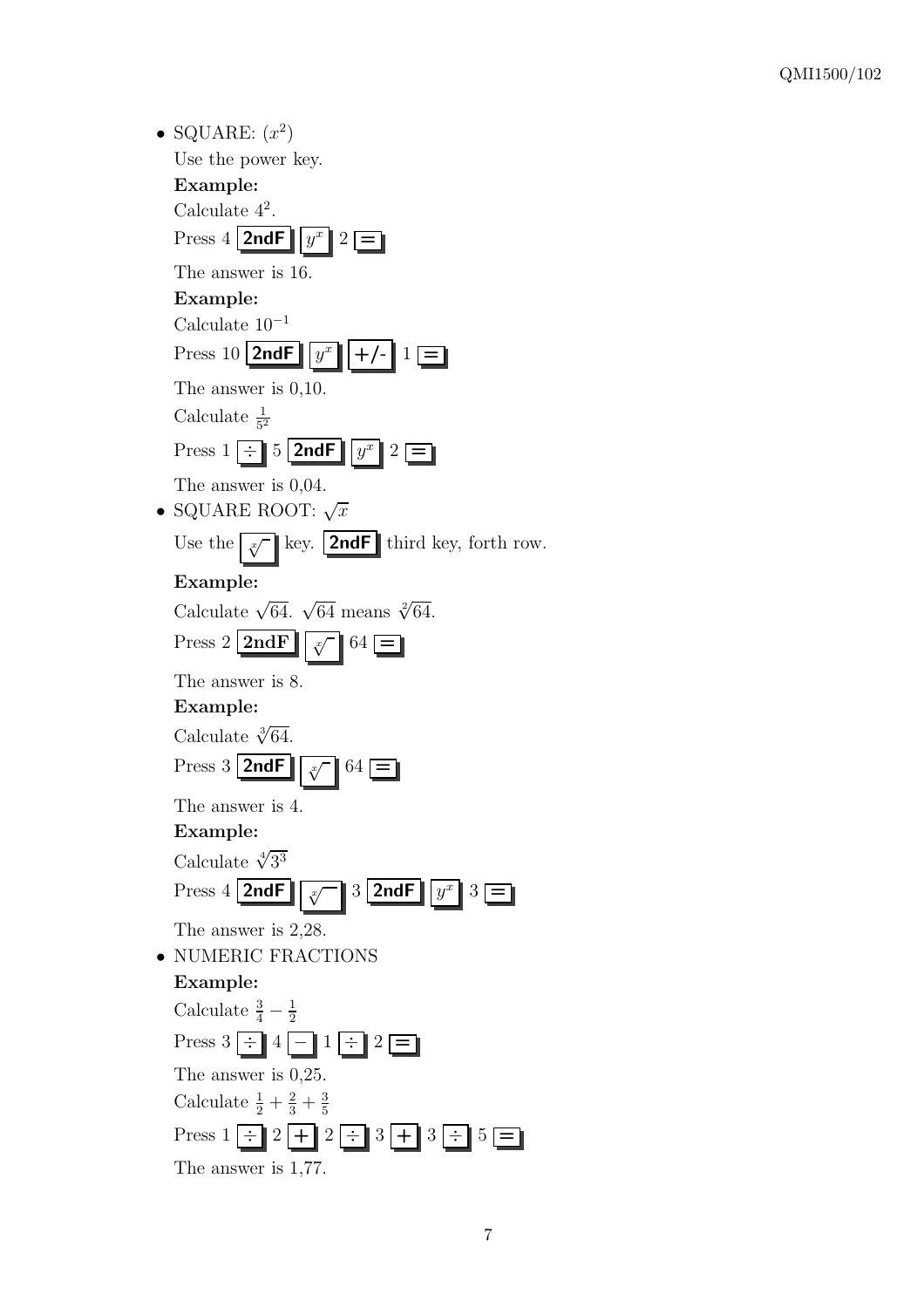| LOGARITHM to the base e: ln                                        |
|--------------------------------------------------------------------|
| Example:                                                           |
| Calculate ln 3.                                                    |
| Press <b>2ndF</b> $\ln$ , (second key, second last row) $3 \equiv$ |
| The answer is $1,10$ .                                             |
| Example:                                                           |
| Calculate $\ln\left(\frac{1253}{1479}\right)$ .                    |
| Press 2ndF $\ln  ( 1253 \div 1479 ) $                              |
| The answer is $-0.17$ .                                            |
| • THE EXPONENTIAL FUNCTION: $e^x$ – The inverse of ln.             |
| Example:                                                           |
| Calculate $e^{1,10}$ .                                             |
| Press   2ndF   $ e^x $ (2nd key, last row)                         |
| $1.10 =$                                                           |

The answer is 3.

• MEMORY: M+

The calculator has 11 temporary memories (A-H and X-Z), one independent memory (M) and one last answer memory (ANS).

To store a value in temporary memory, press **STO** and the variable in which you want to store it.

Example: Store 17 in A.

Press 17 **STO** (fifth row, second key)  $\overline{A}$  (first key, fourth row).



appears on the screen.

If you want to recall the value stored in A, press  $\overline{\text{RCL}}$  (first key, fifth row)  $\overline{\text{A}}$ .



appears on the screen.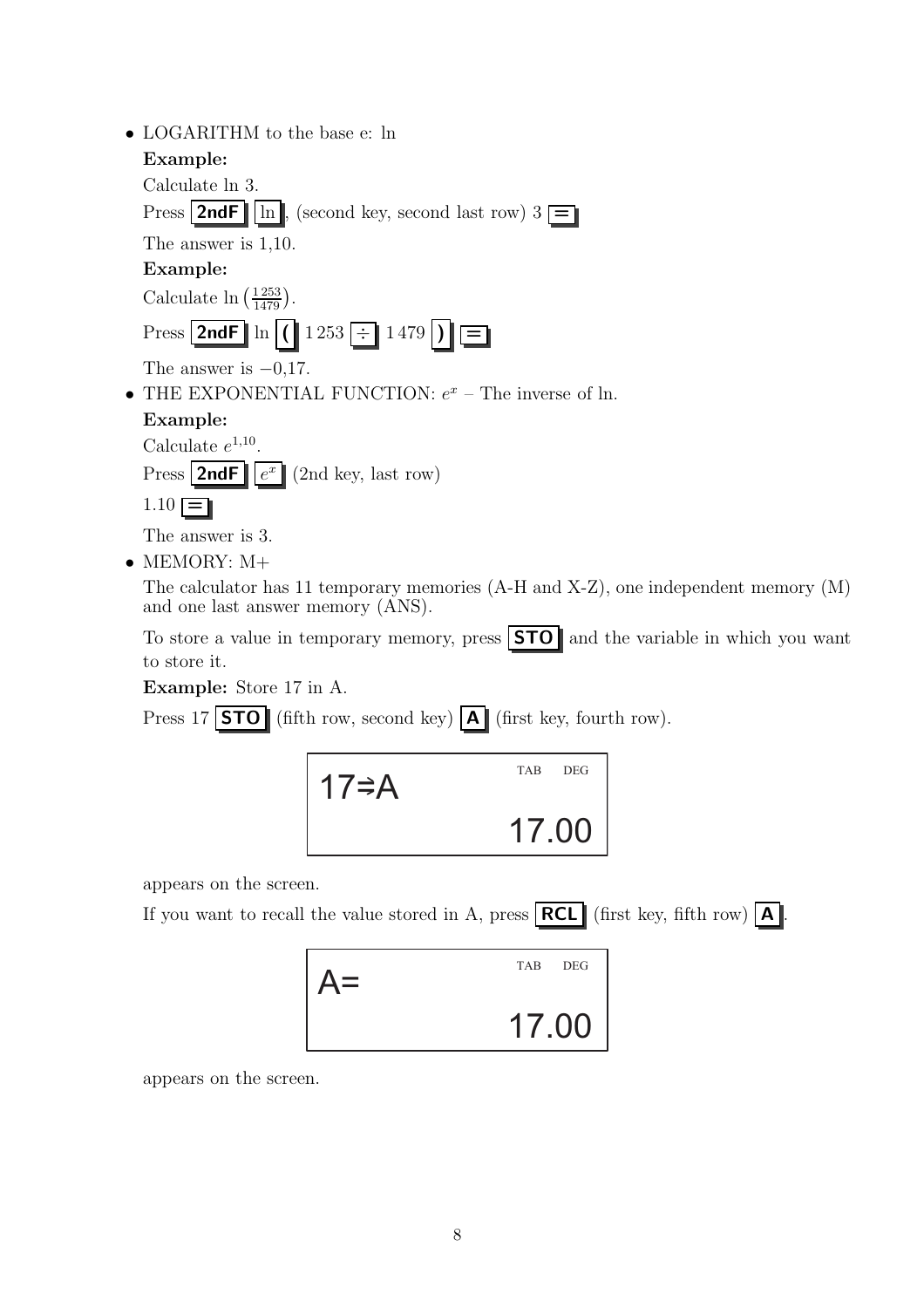To add and store values in the independent memory use the  $\mathbf{M} + \mathbf{R}$  key. Example: Add and store 19, 21 and 25 in independent memory.

Press 19  $\mathbf{M} + \mathbf{I}$  (third key, fifth row).







The answer is 65.

To clear the register, press  $|2ndF||M-CLR|$ 



appears on the screen. Press 0.



appears on the screen.

Press 0.



appears on the screen.

• ERROR

If ERROR 1 appears on the screen after you have done a calculation press the  $\blacksquare$  key and the cursor will flicker where you made the mistake, press  $|\text{DEL}|$  and continue by pressing  $\equiv$  .

• PERCENTAGE (Fourth key, sixth row)

# Example:

Calculate 25% of R1 800.

Press  $1800 \times 25$  2ndF | %

The answer is 450,00.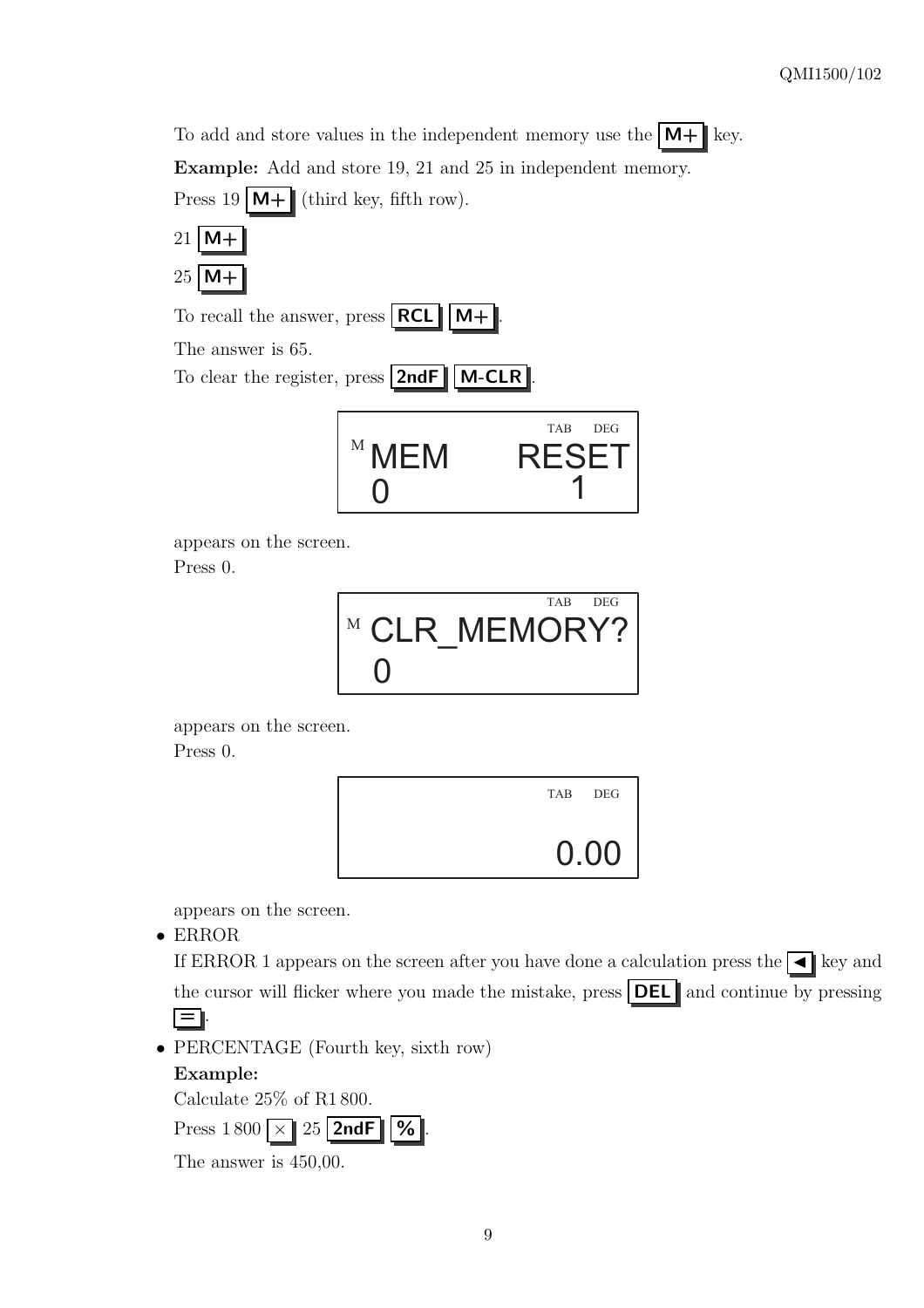| $\bullet$ PERMUTATION                                         |
|---------------------------------------------------------------|
| To use the factorial key $\vert n! \vert$                     |
| <b>Example:</b> Determine 5!                                  |
| Press $5$ 2ndF     n!   (first key, fourth row) $\boxed{=}$   |
| The answer is 120.                                            |
|                                                               |
| Permutations ${}_{n}P_{r}$                                    |
| <b>Example:</b> Determine $_{10}P_5$ .                        |
| Press 10 <b>2ndF</b> $\left  \int_{R} P_r \right $ 5 $\equiv$ |
| The answer is $30\,240$ .                                     |
| Combination ${}_{n}P_{r}$                                     |
|                                                               |

Example: Determine  ${}_{4}C_{2}$ . Press 4 2ndF  $\boxed{nC_r}$  2  $\boxed{=}$ 

The answer is 6.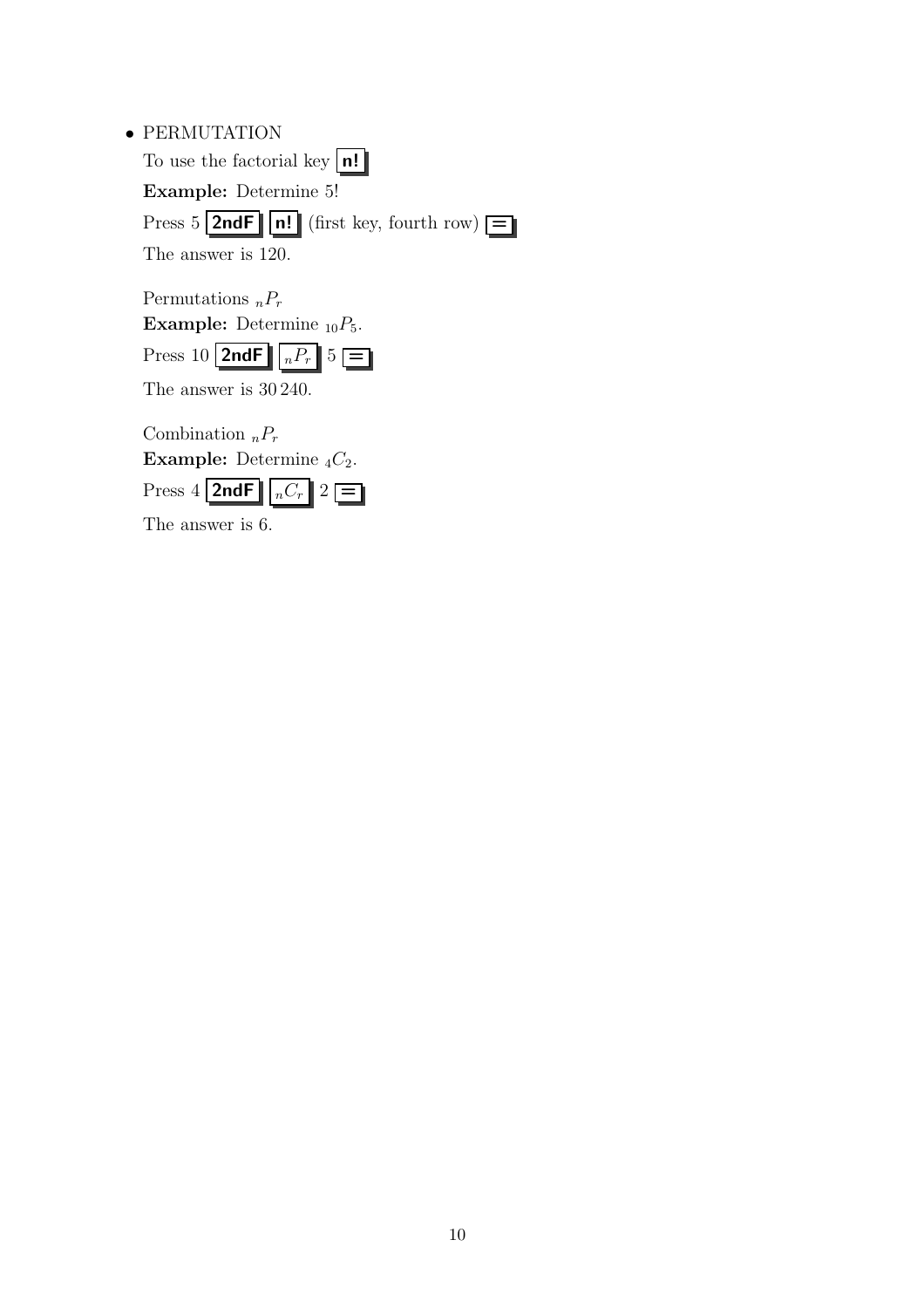1.2 Financial calculator mode

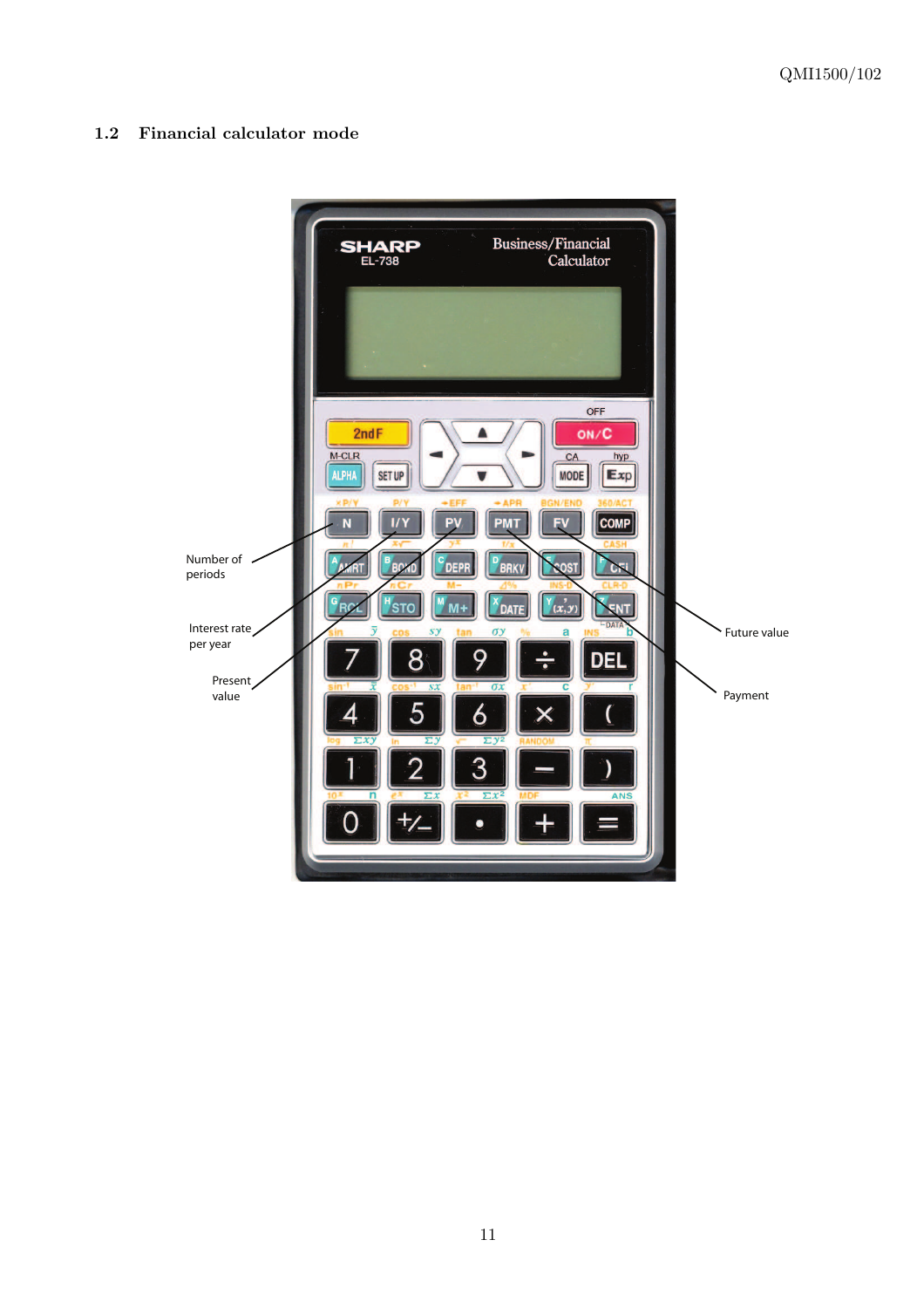#### (i) Normal mode

The NORMAL mode allows us to use the financial keys. The financial keys  $\mathbf{N}$ ,  $\mathbf{N}$ ,  $\mathbf{1}/\mathbf{Y}$ ,  $\mathbf{PV}$ 

**PMT**, FV can only be used when the exponent in the applicable formula consists of a single number (not a product or sum of numbers).

Before using the financial keys, first clear the register by pressing  $2ndF \parallel M-CLR \parallel 0, 0$ .

#### (ii) Interest and discount

• Simple interest

 $I = Prt$ 

∗ Determine the amount of interest received if R1 200 is invested for 4 years at 14% simple interest per year.

$$
I = Prt
$$
  
= 1200 × 14% × 4  
= 1200 × 0,14 × 4  
= 672,00

The interest received is R672,00. We cannot use the financial keys because there is no exponent in the formula.

Key in as



The answer is 672,00.

$$
S = P\left(1 + rt\right)
$$

∗ Determine the accumulated amount for if R2 400 is invested for 42 months at a 9% simple interest rate per year.

$$
S = 2\,400 \left(1 + 9\% \times \frac{42}{12}\right) \n= 2\,400 \left(1 + 0.09 \times \frac{42}{12}\right) \n= 3\,156.00.
$$

The accumulated amount is R3 156,00.

Key in as

$$
2\,400\left[\left(\begin{array}{c|c}1 & -1 \\ \hline & 0.09 & \times \end{array}\right]42\left[\begin{array}{c|c}1 & 12 \\ \hline & 12\end{array}\right]\right]\left[\begin{array}{c|c}1 & -12 & -12 \\ \hline & 0 & 0 & 0 \end{array}\right]
$$

The answer is 3 156,00.

∗ Determine the simple interest rate if R3 600 accumulates to R5 760 in five years' time.

$$
S = P (1 + rt)
$$
  
\n
$$
5760 = 3600 (1 + r \times 5)
$$
  
\n
$$
1 + 5r = \frac{5760}{3600}
$$
  
\n
$$
5r = \frac{5760}{3600} - 1
$$
  
\n
$$
r = (\frac{5760}{3600} - 1) \div 5
$$
  
\n
$$
= 0,12
$$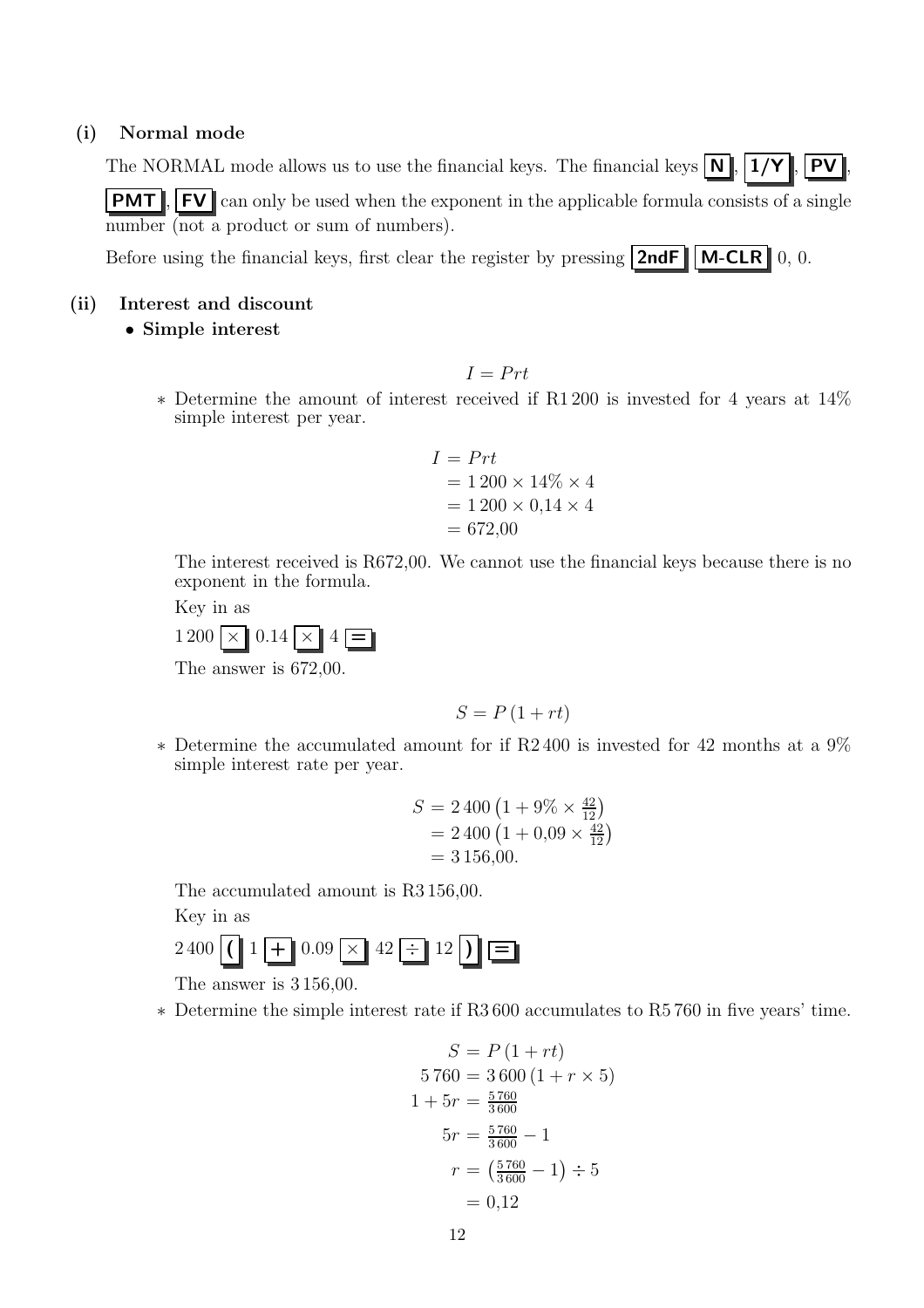The simple interest rate is 12%.

Key in as



The answer is 0,12, that is, 12%.

• Simple discount

- $P = S(1 dt)$
- ∗ Determine the present value of a promissory note that is worth R2 500 15 months later, and the applicable discount rate is 10,24% per year.

$$
P = S (1 - dt)
$$
  
\n
$$
P = 2\,500 (1 - 0.1024 \times \frac{15}{12})
$$
  
\n
$$
= 2\,180.00
$$

The present value is R2 180,00.

Key in as

 $2\,500$  ( | 1 - 0.1024  $\times$  15  $\div$  12 )  $\equiv$ 

The answer is 2 180,00.

∗ Determine the time under consideration (in months) if a simple interest rate of 11,76% is equivalent to a 10,25% simple discount rate.

By manipulating

$$
S = P(1 + rt) \text{ and } P = S(1 - dt)
$$

we get

$$
r = \frac{d}{1 - dt}
$$

and

$$
t = \left(1 - \frac{d}{r}\right) \div d.
$$

Substituting the values, we get

$$
t = \left(1 - \frac{0.1025}{0.1176}\right) \div 0.1025
$$
  
= 1.25.

The time under consideration is 1,25 years, or 15 months. Key in as



The answer is 1,25 years, that is, 15 months.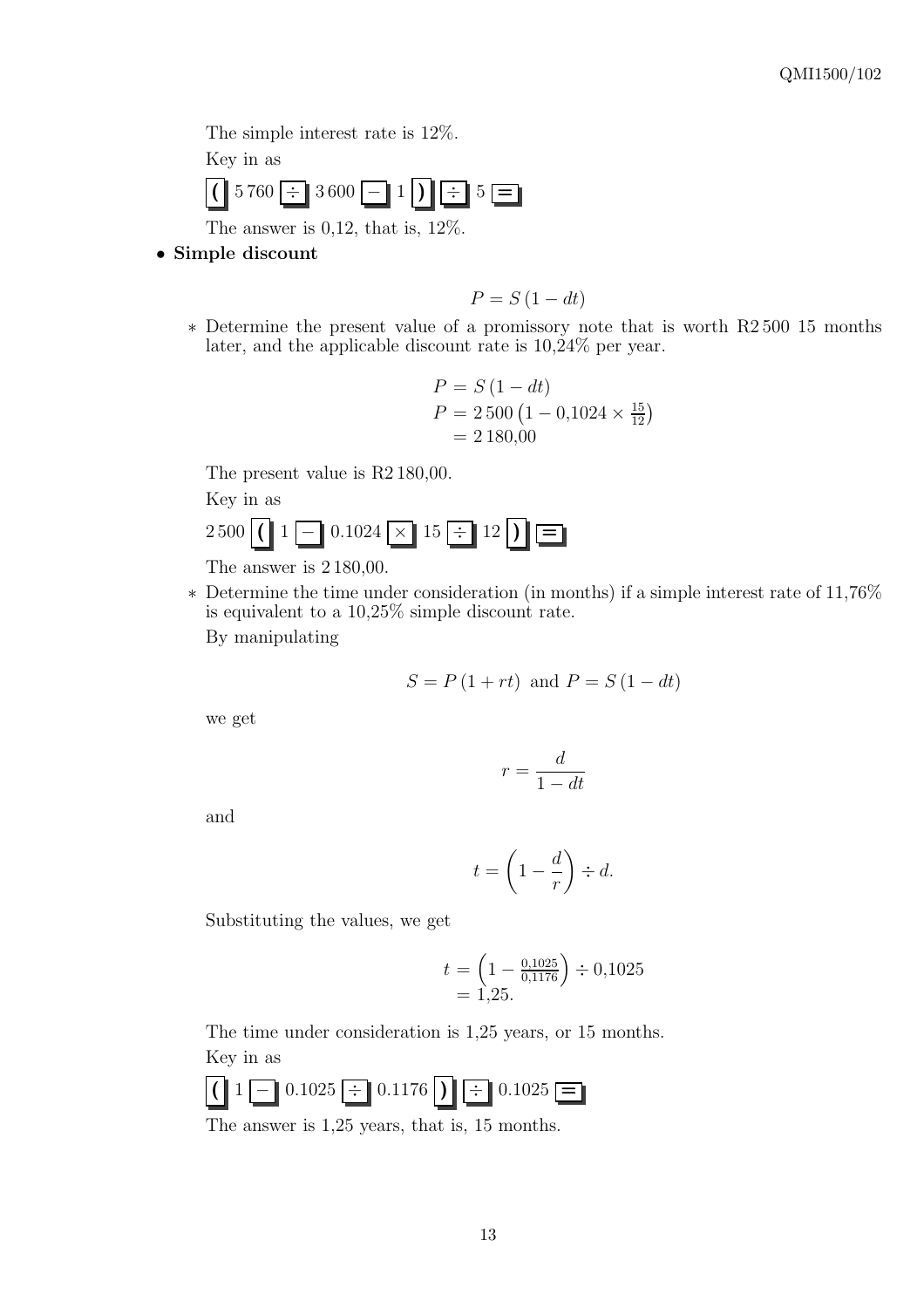#### • Compound interest

$$
S = P\left(1 + \frac{j_m}{m}\right)^{tm} \text{or } S = P\left(1 + r\right)^t
$$

We use our financial keys to do the calculations because there is only one exponent in the formula:

$$
S = P(1+r)^t
$$

NB: The interest rate must be entered into the calculator as a percentage and NOT as a decimal because the calculator has been preprogrammed to automatically divide the interest rate by a hundred. Remember that it is convention to enter either the present value or future value as a negative amount.

∗ Calculate the future value if R5 000 is invested for five years at 15% per year compounded monthly.

$$
S = P (1+r)t
$$
  
= 5 000 (1 + <sup>0,15</sup>/<sub>12</sub>)<sup>5×12</sup>  
= 10 535,91

The future value is R10 535,91.

Key in as

**2ndF**  $||CA||$  (to clear the register).

First enter the number of compounding periods.

**2ndF**  $\|$  **P/Y** (second key, third row) 12 **ENT** (sixth key, fifth row)





To check if you have entered the correct values press  $\|\text{RCL}\|$  and the financial key that you want to check. If the value is incorrect, enter the new value, press the financial key and continue.

# $COMP$  FV

The answer is 10 535,91.

∗ Determine the time under consideration if R5 000 is invested at 15% per year, compounded half yearly, and the accumulated amount is R10 000.

$$
S = P (1+r)t
$$
  
10 000 = 5 000  $(1 + \frac{0.15}{2})^{t \times 2}$   
 $t = 4.79$ 

The time under consideration is 4,79 years.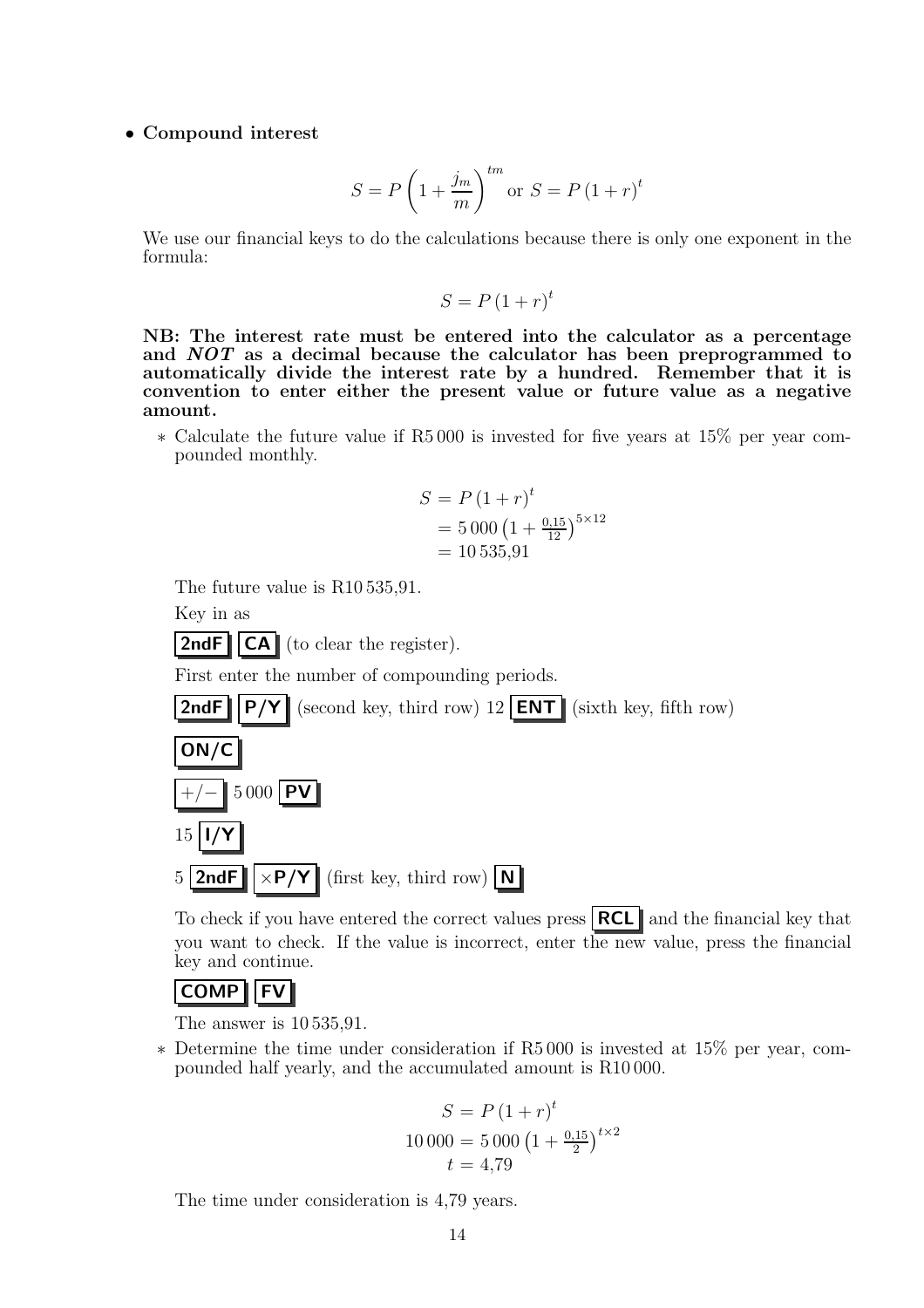

 $N = 9.5844$  appears on the screen. Because the number of compounding periods is half yearly, divide the answer by two.



4.79 appears on the screen.

### (iii) Annuities

• Present value

$$
P = Ra_{\overline{m}i}
$$

$$
= R\left[\frac{(1+i)^n - 1}{i(1+i)^n}\right]
$$

∗ Calculate the present value of R1 600 quarterly payments for five years at an interest rate of 20% per year, compounded quarterly.

$$
P = 1\,600a_{\overline{5\times 4}\,0,20 \div 4}
$$
  
= 19\,939,54.

The present value is R19 939,54.

Key in as



The answer is 19 939,54.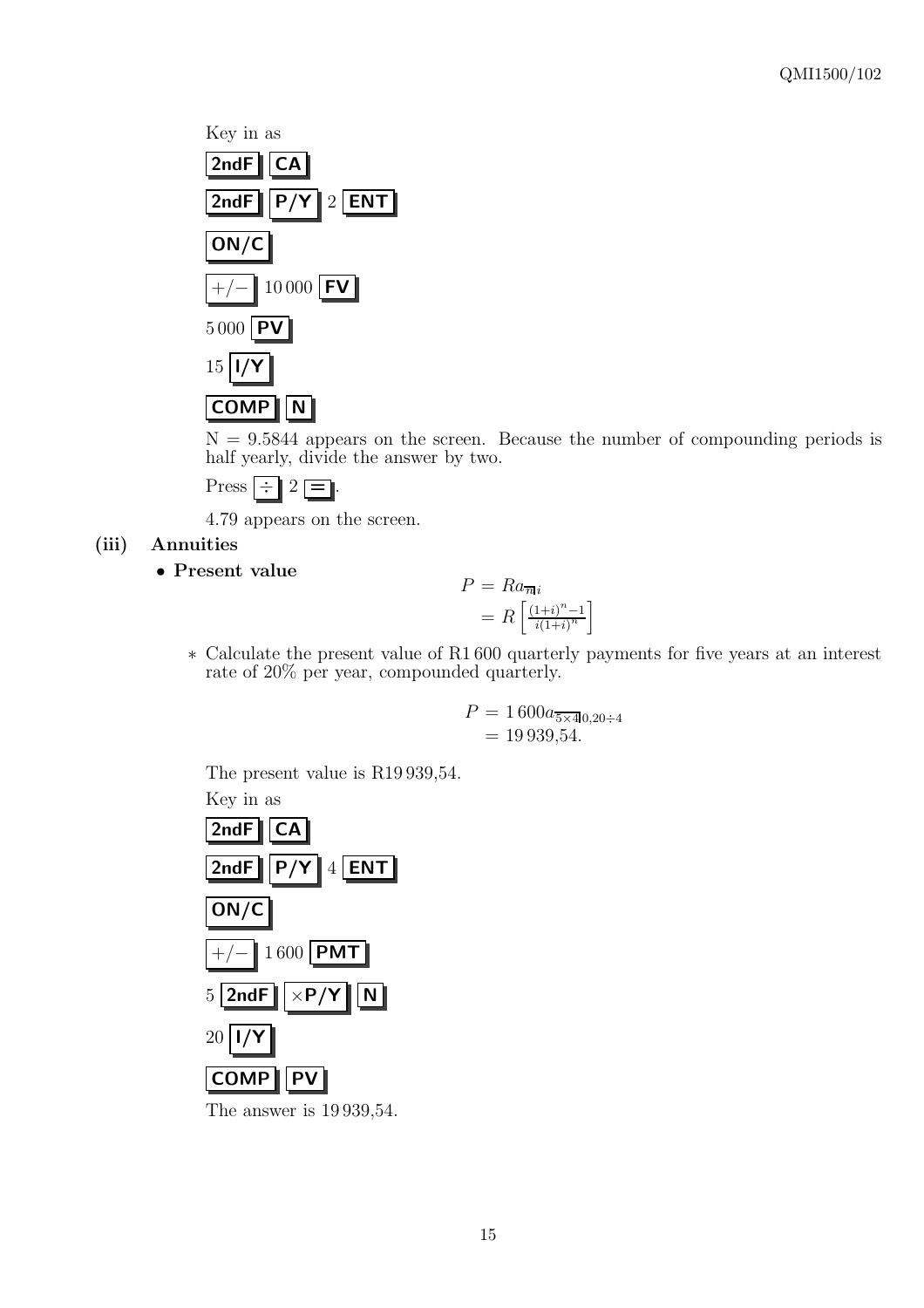• Future value

$$
S = Rs_{\overline{n}|i}
$$

$$
= R\left[\frac{(1+i)^n - 1}{i}\right]
$$

∗ Determine the future value of R400 monthly payments made for five years at 16% interest per year, compounded monthly.

.

$$
S = 400s_{\overline{5\times12}}0,16 \div 12
$$
  
= 36 414,21.

The future value is R36 414,21.

Key in as



The answer is 36 414,21.

- Amortisation
	- ∗ Draw up an amortisation schedule for a loan of R5 000 which is repaid in annual payments over five years at an interest rate of 15% per year.

$$
P = Ra_{\overline{n}i}
$$
  
5 000 = Ra<sub>50,15</sub>  

$$
R = 1 491{,}58
$$



1 491.58 appears on the screen.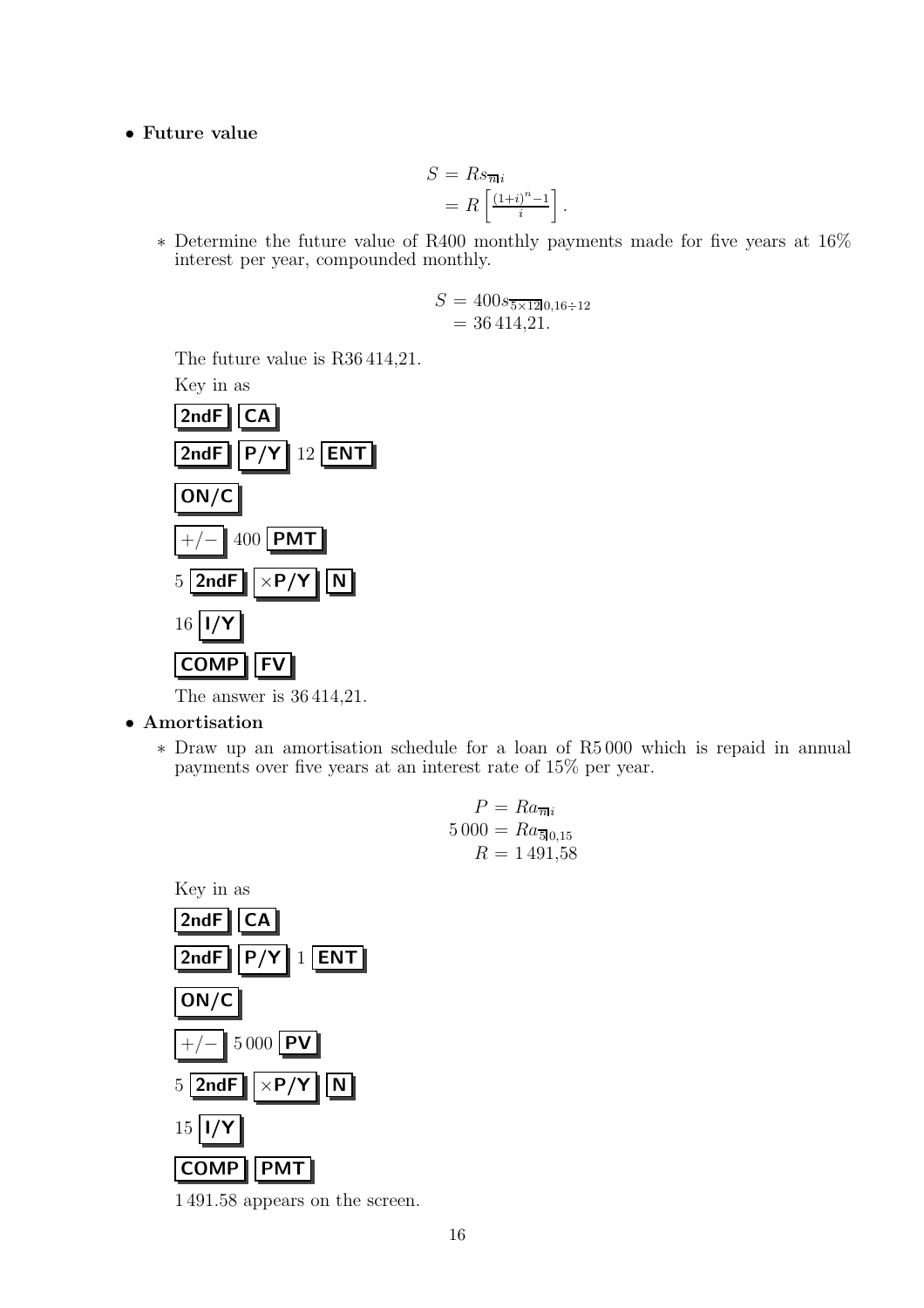Press  $\boxed{\text{AMRT}}$  (fourth row, first key) 1  $\boxed{\blacktriangledown}$  (Down arrow) 1 **ENT** Press  $\nabla$  BALANCE = -4 258.42 appears on the screen.  $Press \nightharpoondown$  $\Sigma$  PRINCIPAL = 741.58 appears on the screen.  $Press \nightharpoondown$  $\Sigma$  INTEREST = 750.00 appears on the screen. Press  $\sqrt{|\mathbf{v}|^2}$  ENT  $\|$  twice 2.00 TAB DEG **AMRT P2** = ENT. appears on the screen.  $Press \mid \blacktriangledown \parallel$  BALANCE = -3405.60  $Press \nightharpoondown$  $\Sigma$  PRINCIPAL = 852.82  $Press \boxed{\blacktriangledown}$  $\Sigma$  INTEREST = 638.70 Press  $\begin{bmatrix} \boxed{\blacktriangledown} \end{bmatrix}$  3  $\begin{bmatrix} \text{ENT} \end{bmatrix}$  twice 3.00 TAB DEG **AMRT P2 =** ENT. appears on the screen. Press  $\triangledown$  BALANCE = -2424.86  $Press \boxed{\blacktriangledown}$  $\Sigma$  PRINCIPAL = 980.74  $Press \boxed{\blacktriangledown}$  $\Sigma$  INTEREST = 510.84 Press  $\lceil \blacktriangledown \rceil$  4 | **ENT** | | twice  $Press \nightharpoonup \nightharpoonup$  BALANCE = -1 297.01  $Press \mid \blacktriangledown \mid$  $\Sigma$  PRINCIPAL = 1127.83  $Press \mid \blacktriangledown \mid$  $\Sigma$  INTEREST = 363.73 Press  $\lceil \blacktriangledown \rceil$  5 | **ENT** | twice  $Press \triangledown \square$  BALANCE = 0.02  $Press \boxed{\blacktriangledown}$  $\Sigma$  PRINCIPAL = 1297.03  $Press \boxed{\blacktriangledown}$  $\Sigma$  INTEREST = 194.55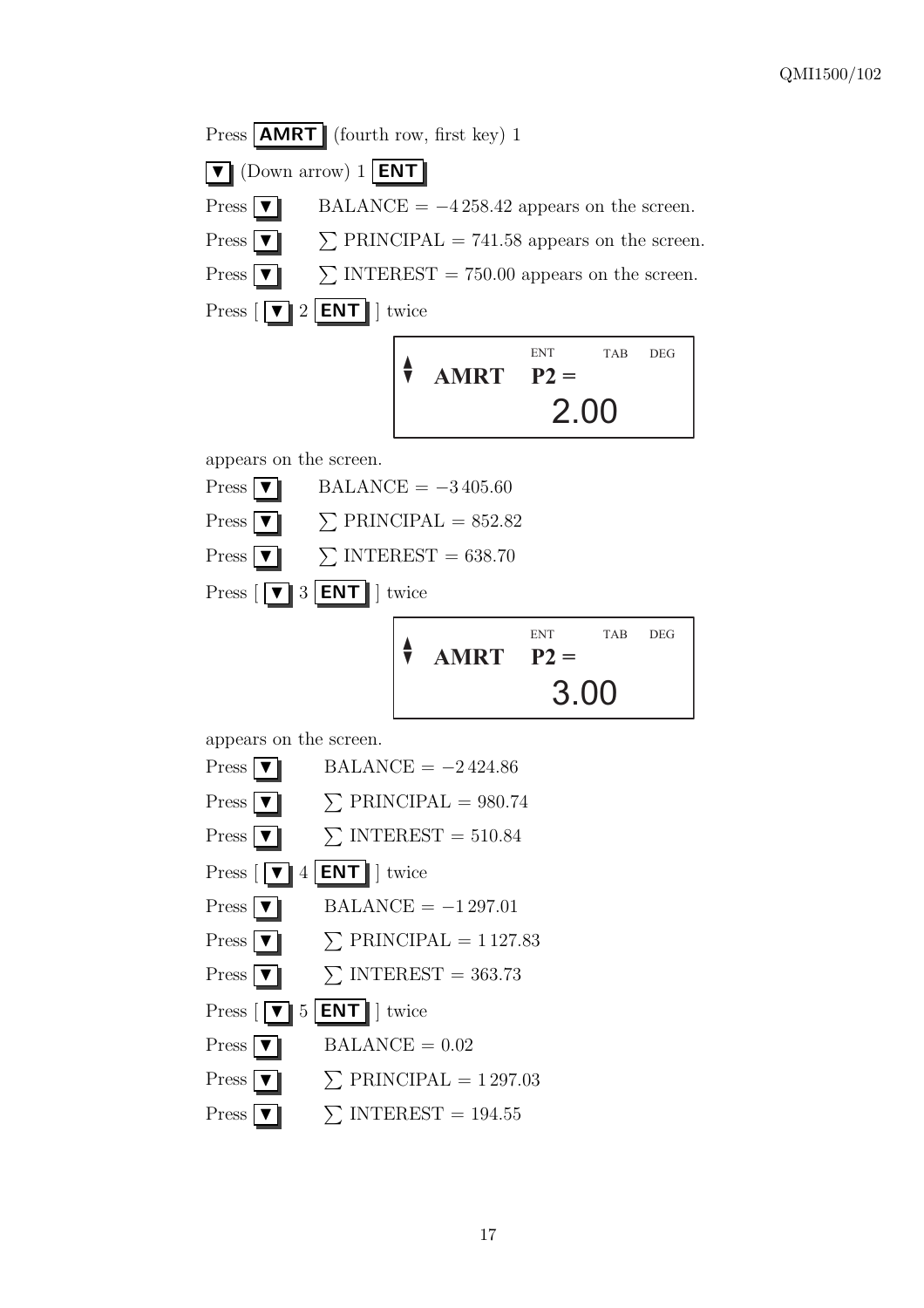#### 1.3 Statistical mode



Given a data set, the calculator's STAT function can be used to calculate certain statistical values such as the average (mean), standard deviation and the equation of a linear line.

Change to the stat mode.



appears on the screen.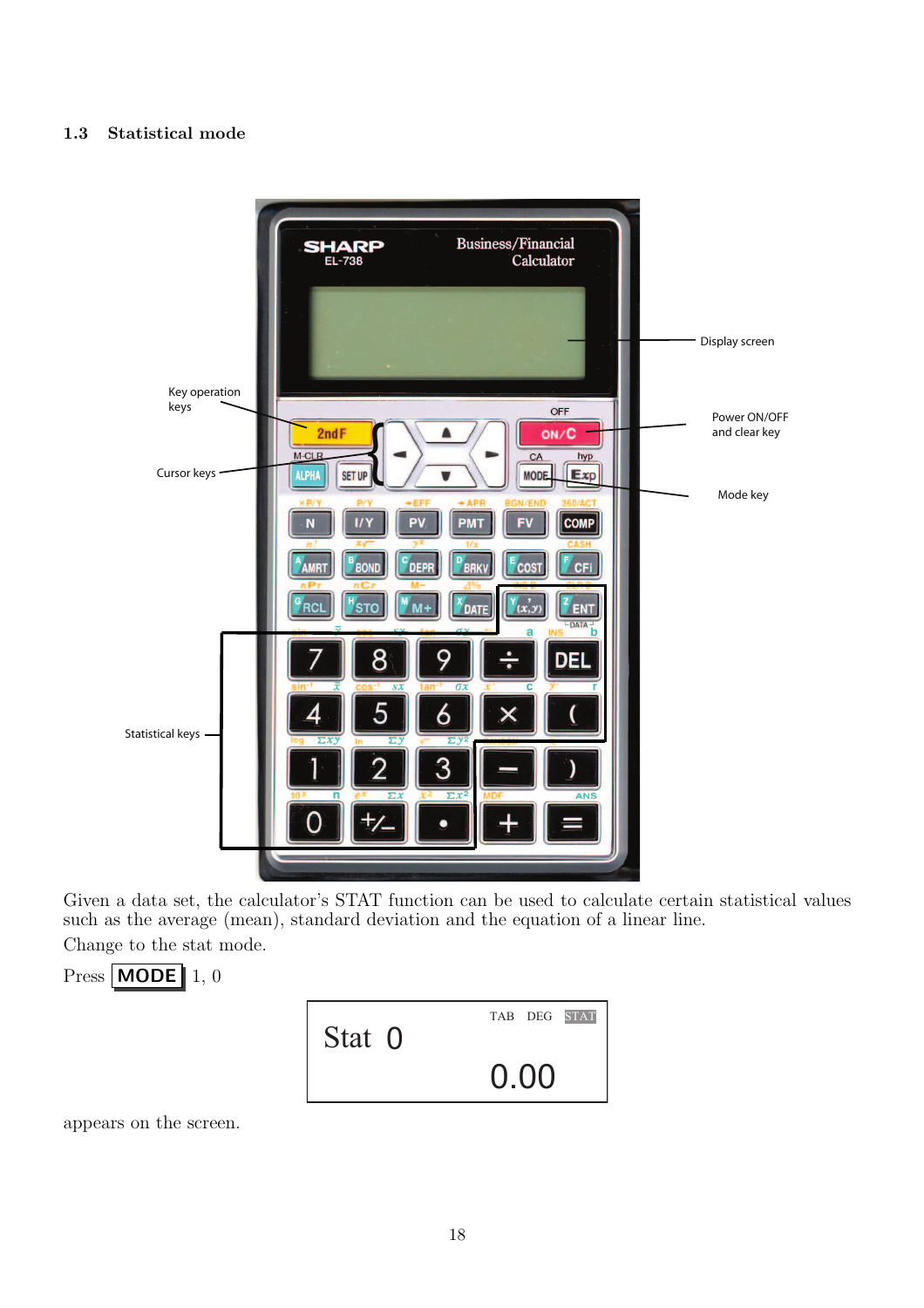# (i) Mean

\* Determine the mean of the following values: 25; 30; 26; 15; 40; 35 Key the first data value in:

 $25$  DATA (last key, fifth row)

The calculator displays



This means that it accepted the first data point. Keep on entering the data until the last one.







The calculator should display 6.

Calculate the mean.



| Stat 0 | TAB DEG STAT |
|--------|--------------|
|        | 0.00         |

28.50

appears on the screen.



appears on the screen.

The mean is 28,50.